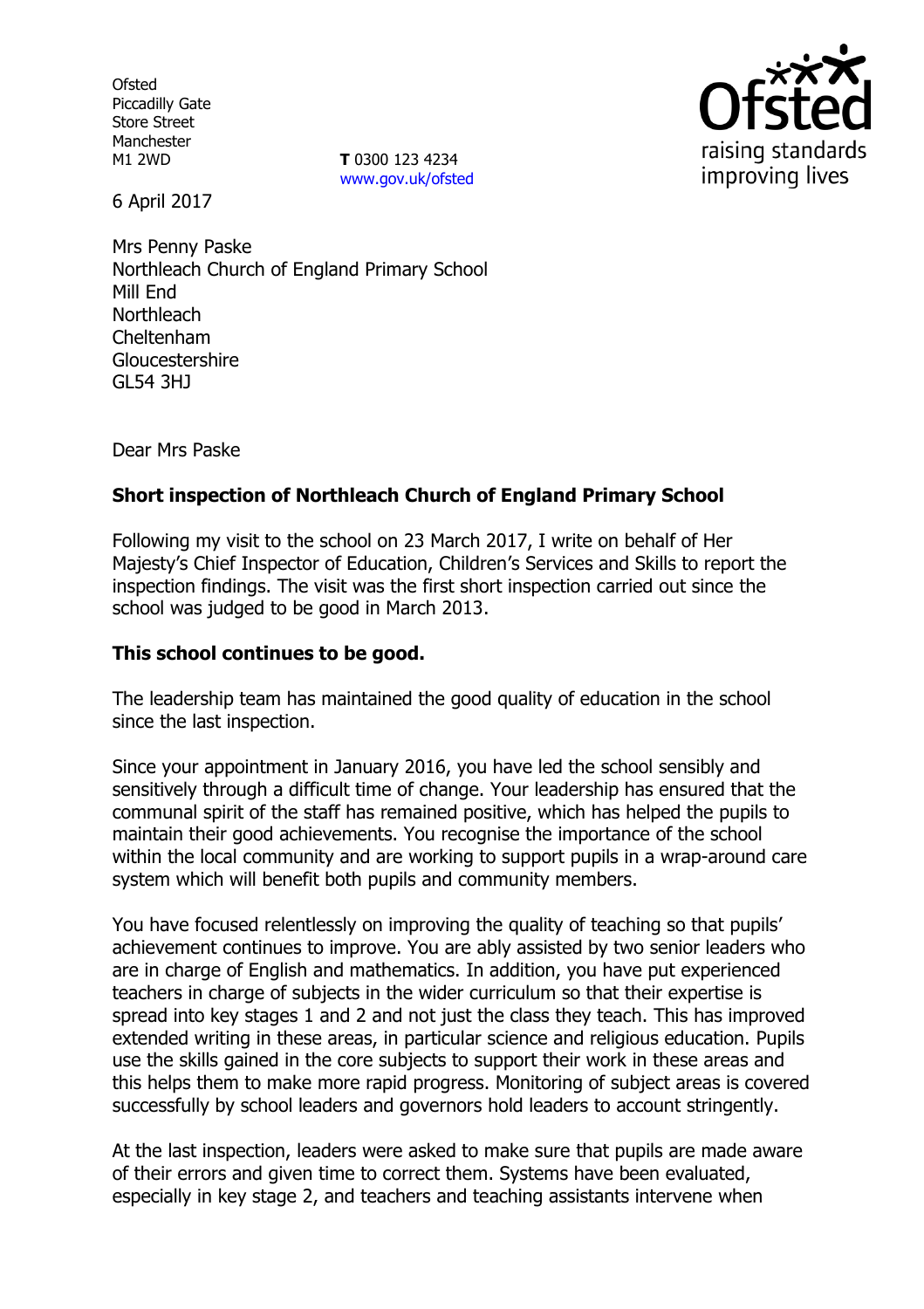

pupils hold misconceptions and help them understand. Equally, teaching is adjusted to support those who are struggling so that they can acquire the skills to put them back on track efficiently.

### **Safeguarding is effective.**

You are vigilant in your care for the health and safety of the pupils in the school and have made sure that all staff hold the same principles. This has created a positive culture of safety. All safeguarding arrangements are fit for purpose and child protection records are detailed and of high quality. The safeguarding policy is very comprehensive. Staff are trained in how to keep pupils safe from abuse, sexual exploitation and the influence of radical or extreme views. Staff work sensitively with parents and external agencies to monitor and support any vulnerable pupils.

# **Inspection findings**

- At the start of the inspection, we agreed on the areas that would be considered. One of these was the progress that pupils are making in writing and mathematics. Although attainment in the end-of-year tests at key stages 1 and 2 was above national averages, progress at key stage 2 was in the lowest 25% nationally for writing and the lowest 40% for mathematics. By making sure that more extended writing is taking place in the full range of subjects at key stage 2, pupils are becoming proficient in learning the structure and techniques required for different genres. Within mathematics, teachers have raised expectations and are introducing more problem-solving and reasoning into the work studied, and this is enabling pupils to be more skilled in the complex problems that are associated with the higher standard. In most classes, consideration is given to challenging pupils to strive for the best in their work. The older pupils have work that stretches them more in writing and mathematics, depending on their ability, and this successful practice is something you wish to deliver throughout key stage 2 and in key stage 1 as well.
- Another area that was investigated was the difference in progress between disadvantaged pupils and those who have special educational needs and/or disabilities and other pupils nationally. You have made sure that staff are aware of these pupils and their particular needs so that when interventions happen, they are evaluated constantly to make sure that they are having an impact on progress. These pupils have the same opportunities in the school and benefit from strong support that is helping them to be successful in the future.
- We discussed the dip in attendance and increase in the persistent absence of disadvantaged pupils and those who have special educational needs and/or disabilities. Your vigilance in making sure that pupils attend is equal to your regard for safeguarding and, as a consequence, the attendance of disadvantaged pupils is now better than the national average. For those who have special educational needs and/or disabilities, there has also been significant improvement.
- Following the relatively poor outcomes in the early years in 2016, we looked at the progress that current pupils in Reception and Year 1 are making. Although